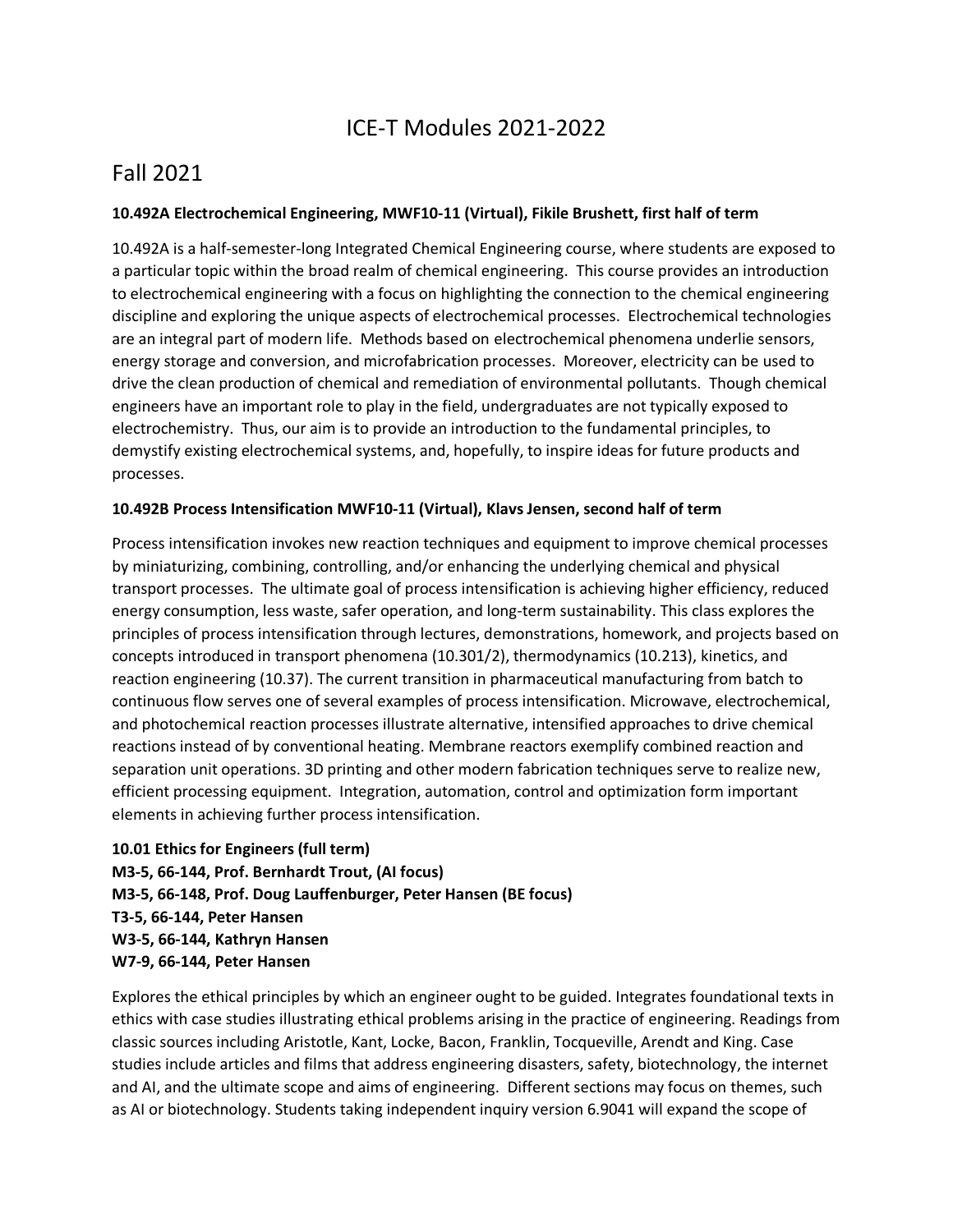their term project. Students taking 20.005 focus their term project on a problem in biological engineering in which there are intertwined ethical and technical issues. In person not required. Limited to 18 per section.

## IAP 2022

### **10.493 Electrochemical Energy, Schedule TBD, Javit Drake, IAP**

Energy technology plays a critical role on an individual and societal scale. Electrochemical energy conversion systems, such as batteries and fuel cells, find applications in personal power--e.g., handheld electronic devices; stationary home power; vehicles; and large scale power plants. Design, sizing, and choice of operation point are important considerations for appropriately engineering these potentially efficient electrochemical systems. Lectures and assignments address the ways that thermodynamics, electrochemical reaction, and transport factor into power, durability, and efficiency trade-offs. For the project, each group undertakes a detailed analysis of a single or hybrid combination of power sources, leading to design choices targeting a particular device and consumer use.

# SPRING 2022 EXPECTED

### **Expected: 10.494A Design of new processes for reducing GHG emissions in the energy sector, Schedule TBD, Prof. William H. Green, first half of term**

Currently the transportation fuel sector is a major source of greenhouse gas emissions, both in the fuel production process (and ancillary processes handling or valorizing byproducts) as well as in direct fuel use by consumers, and the relative importance of this sector to global GHG emissions is expected to increase over the next 20 years. There is therefore great interest in reducing the greenhouse gas emissions associated with fuel production. This half-semester subject will give the students experience designing a new chemical engineering process to reduce GHG emissions from this sector, considering a wide range of technical, practical, economic, ethical, environmental, and societal-impact factors. While most of this subject will be focused on a design project done by a student team, there will also be some lectures and homework focused on specific issues, to help prepare the students to tackle this challenging design problem. Prior experience with ASPEN is helpful for quantitatively evaluating proposed designs.

### **Expected: 10.494B Therapeutic Nanoparticle Manufacturing, Schedule TBD, Prof. Daniel G. Anderson, second half of term**

Lipid nanoparticles are poised to revolutionize the treatment of genetic disease by enabling the therapeutic delivery of nucleic acids that can turn your genes off, turn them on, or even permanently and specifically edit your genome. This class will provide an over view of lipid nanoparticles and drug delivery including what nanoparticles are made of, how they will be used, and in particular how they are made and analyzed. Projects will focus on the application of chemical engineering principles to design a continuous nanoparticle formulation process for pharmaceutical scale production. This will include examination of small scale nanoparticle production procedures based on microfluidics, hands-on construction of nanoparticle formulation chips, and a study of how these devices might be